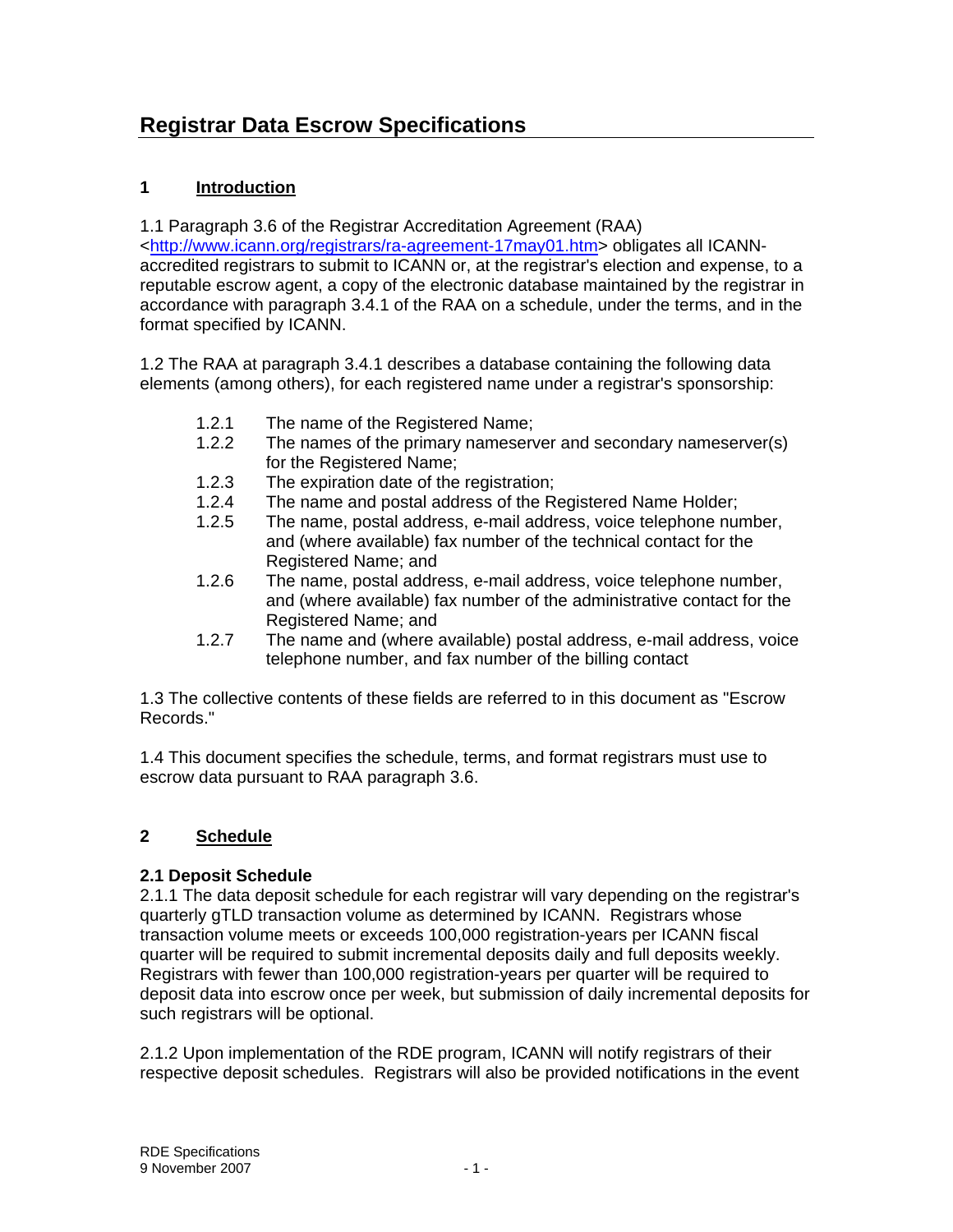their required deposit schedule changes due to a change in quarterly transaction volume.

2.1.3 The following table sets out the deposit schedule applicable to each registrar by quarterly transaction volume. The number on the far left represents transaction-years billed by ICANN and the number at the far right approximates the percentage of registrars in each category at the end of the first quarter in ICANN's fiscal year 2006-07.

| Quarterly<br><b>Transaction</b><br><b>Volume</b> | <b>Frequency of "Full"</b><br><b>Deposits</b> | <b>Frequency of</b><br><b>Incremental</b><br><b>Deposits</b> | % of Registrars in<br><b>Transaction-</b><br><b>Volume Category</b> |
|--------------------------------------------------|-----------------------------------------------|--------------------------------------------------------------|---------------------------------------------------------------------|
| 1 - 99.999                                       | once every week                               | n/a                                                          | 96%                                                                 |
| $100,000 +$                                      | once every week                               | once every day                                               | 4%                                                                  |

### **2.2 Implementation Schedule**

2.2.1 The Registrar Data Escrow (RDE) program will be rolled out to registrars in waves. Registrars will be grouped according to their quarterly transaction volume, and among these groups, registrars will be randomly selected to begin implementation (depositing data) so that each round of implementation will include registrars with varied database sizes and deposit schedules.

2.2.2 In addition, ICANN may identify specific registrars to begin RDE implementation outside the random selection process where:

- 2.2.2.1 the registrar volunteers to begin implementation;
- 2.2.2.2 the registrar does not respond to ICANN's communication efforts or communication attempts with the registrar have failed (e.g., bounced email, disconnected telephone or fax numbers, returned postal mail, etc.);
- 2.2.2.3 the registrar is in breach of its accreditation agreement;
- 2.2.2.4 ICANN receives credible information that the registrar may be in breach of its obligations under the RAA or incorporated consensus policies and informal efforts at resolution are unsuccessful;
- 2.2.2.5 ICANN receives information that the registrar has failed to fund one or more registry accounts, causing transactions to fail;
- 2.2.2.6 the registrar's accreditation agreement is within ninety (90) days of expiring; or
- 2.2.2.7 ICANN adjudges implementation necessary to protect the stability and security of the DNS.

2.2.3 All accredited registrars will be required to begin escrowing data within approximately six months of the initiation of implementation.

### **3 Terms**

### **3.1 Generally Applicable Terms**

3.1.1 Registrars may deposit their Escrow Records with ICANN's designated agent at no charge or they may use a reputable escrow agent at registrar expense. In either case, the following terms will apply to all escrow arrangements and shall be incorporated into any agreement between ICANN, the registrar, and the escrow agent.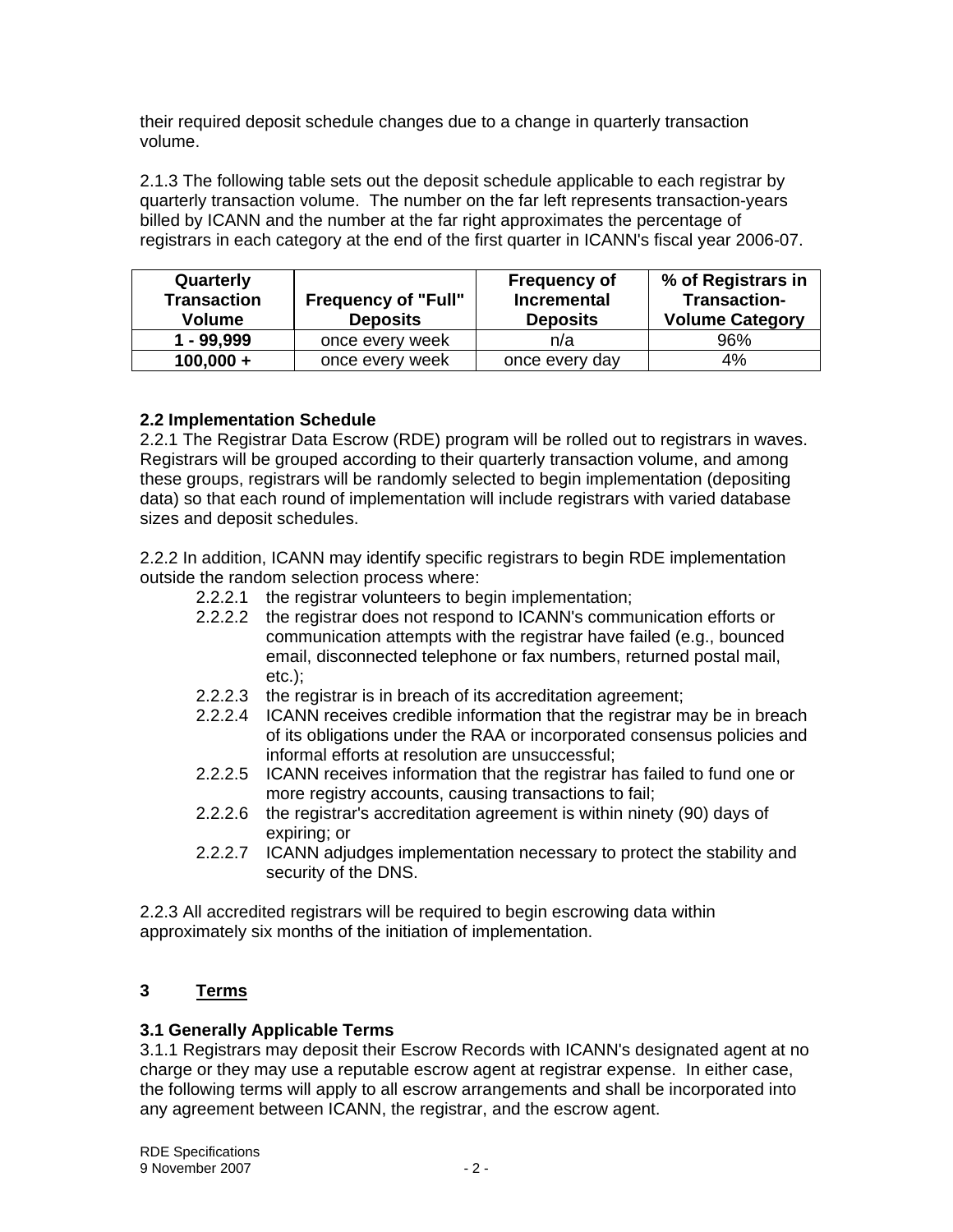- 3.1.1.1 Within thirty days of notice by ICANN that a registrar's data escrow provision is being invoked, the registrar must designate whether it will escrow data with ICANN or with a reputable third-party escrow agent.
- 3.1.1.2 Within sixty (60) days of notice by ICANN that a registrar's data escrow provision is being invoked, the registrar must begin escrowing data. ICANN may, within its discretion, extend this deadline upon a showing of good cause by the registrar.
- 3.1.1.3 Registrars may change their election of escrow agent by providing at least seven (7) days notice to ICANN in writing. In order to assist ICANN's monitoring of the effectiveness of the RDE program, registrars are encouraged to include in their notice a brief explanation of the basis for the change of escrow agent.
- 3.1.1.4 In the event deposits are not made according to the designated schedule, the RDE agent shall notify ICANN and the registrar within five (5) days if an electronic deposit is not received on the scheduled deposit date or within ten (10) days of a scheduled, but not received, deposit by courier/post.<sup>1</sup> (The RDE agent shall be required to provide notice to ICANN of all deposits and failed deposits when ICANN implements an automated RDE compliance reporting system.)
- 3.1.1.5 The RDE agent shall verify the integrity of data deposited to it through checksum validation as set forth below. If errors are discovered, these should primarily be resolved directly with the registrar, but upon unsuccessful resolution, the RDE agent shall notify ICANN within ten (10) days of discovery of the error.
- 3.1.1.6 The RDE agent shall execute data validation scripts as provided by ICANN and submit the resulting reports to ICANN.
- 3.1.1.7 The RDE agent shall perform manual reviews of deposits necessary to assist registrars in remedying failed data validation tests and as reasonably requested by ICANN.
- 3.1.1.8 The RDE agent shall release deposited data to ICANN within five days of written notice by ICANN of the expiration without renewal or termination of the registrar's accreditation agreement. In the event the data is released pursuant to this provision of the RAA, ICANN or its assignee shall have a non-exclusive, irrevocable, royalty-free license to exercise (only for transitional purposes) or have exercised all rights necessary to provide registrar services.
- 3.1.1.9 Notwithstanding the terms of the RAA, upon mutual agreement of ICANN and the registrar, the RDE agent shall release escrowed data at any time to ICANN, the registrar, or another designated party.
- 3.1.1.10 All parties shall employ commercially reasonable means to ensure security of data, including use of encryption during file storage and transmission.
- 3.1.1.11 ICANN shall have the right, either directly or through use of an independent auditor or other agent, to perform an inspection and audit of the records and systems of all RDE agents.

 $\overline{a}$ <sup>1</sup> The RDE agent shall notify ICANN within ten days of a missed deposit by courier or post. This notice period overlaps with and is not extended by the seven day grace period for receipt of a deposit that was timely mailed (below). In other words, the RDE agent will notify ICANN and the registrar by day 10 following a missed deposit, not day 17.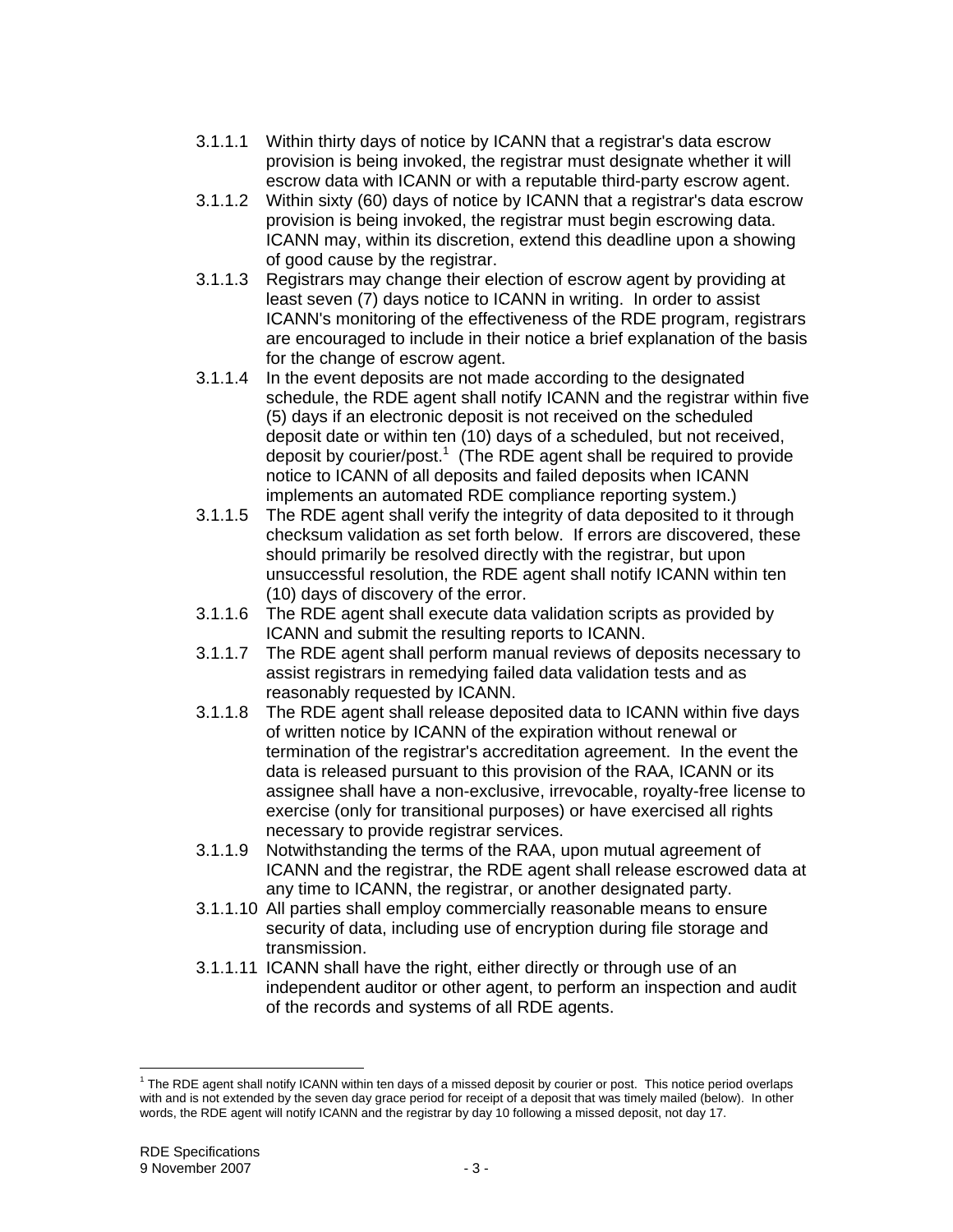3.1.1.12 The terms, format, and schedule incorporated in this document may be changed by ICANN upon 60 days notice to registrars and RDE agents with whom ICANN has escrow agreements.

#### **3.2 Terms Applicable to Registrars that Deposit Escrow Data with ICANN's Designated Escrow Agent**

3.2.1 The following terms apply only to those registrars who elect to deposit data with ICANN's designated escrow agent.

- 3.2.1.1 Registrars who deposit escrow data with ICANN's designated escrow agent shall enter into a standardized agreement with ICANN and the agent which sets forth the obligations and liabilities of all parties to the agreement.
- 3.2.1.2 ICANN or its designated escrow agent may impose limitations on the format of data and method of transmission of data that are more restrictive than the specifications contained in this document. (E.g., the escrow agent might accept deposits electronically only or may require exclusive use of a particular data compression method. These are examples, not an exhaustive list of possible limitations.)
- 3.2.1.3 ICANN's designated escrow agent, as applicable may review data deposited to verify its completeness, consistency, and formatting at any time, without notice to the registrar. The cost of such reviews will be borne by ICANN or its designated escrow agent.

#### **3.3 Terms Applicable to Registrars Utilizing Third-Party Escrow Agents**

3.3.1 Registrars may elect to escrow data with an ICANN-approved Third Party Provider (TPP) of escrow services in lieu of depositing with ICANN's designated escrow agent. The following terms apply to registrars who elect to use a TPP:

- 3.3.1.1 TPP escrow agents that wish to be approved by ICANN must submit a TPP application to ICANN. The TPP application must be sponsored by at least one ICANN-accredited registrar in order to be considered by ICANN. In accordance with the RAA, ICANN will not unreasonably withhold approval of any reputable, registrar-selected escrow agent.
- 3.3.1.2 All approved TPPs shall provide their private PGP (or other approved encryption) keys to ICANN before accepting escrow deposits and update their keys with ICANN immediately if changed.
- 3.3.1.3 Once a TPP has been approved, any registrar may utilize its services without need for an additional TPP application, except that no registrar shall be permitted to escrow data with a TPP with whom it has any relationship or affiliation, including, without limitation, common ownership, management, or staff. (This does not obligate TPPs to accept any willing registrar as a client; approved TPPs may contract with whomever they choose.) A list of all approved TPP escrow agents will be published on ICANN's website.
- 3.3.1.4 In the event ICANN withdraws its approval of a TPP escrow agent, affected registrars will be notified and provided at least sixty (60) days to elect ICANN's designated escrow agent or an approved TPP as their new escrow agent. Affected registrars may be required to begin escrowing data with the newly elected escrow agent upon the effective date of the withdrawal by ICANN of the TPP's approval.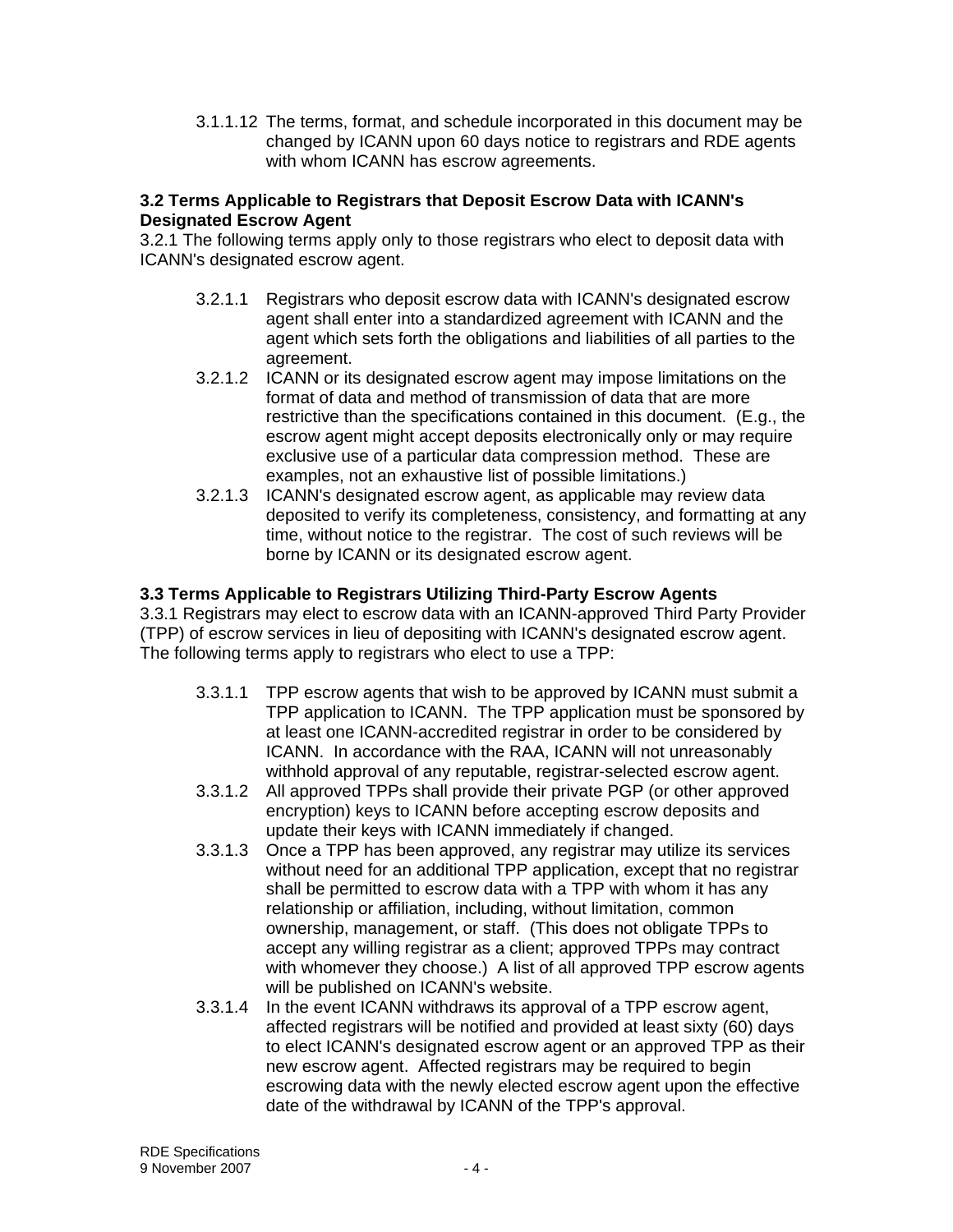- 3.3.1.5 TPP escrow agents may impose limitations on the format of data and method of transmission of data which are more restrictive than the specifications contained in this document. (E.g., the TPP might choose to accept deposits electronically only or may require exclusive use of a particular data compression method. These are examples, not an exhaustive list of possible limitations.)
- 3.3.1.6 TPP escrow agents shall retain and archive two copies of all deposited escrow data for at least one year from the date of deposit. The archived data may be stored on its original medium (in addition to one copy) or two copies may be retained in another reliable form (e.g., copied to a redundant array of independent hard drives or a CD/DVD ROM) provided that checksum validation is successfully performed following any copying or transfer of data and the files are not otherwise modified from the form in which they were deposited by the registrar. To the extent data is copied to hard drives, the TPP shall not store any two sequential, "full" deposits by the same registrar on the same drive or array of drives.
- 3.3.1.7 TPP escrow agents shall erase or destroy all deposited data older than one year (including copies and derivative versions), unless a longer period is agreed to by the registrar and TPP escrow agent.

## **4 Format**

4.1 The following format requirements are applicable to all registrars, regardless of whether the registrar deposits data with ICANN's designated escrow agent or a TPP.

- 4.1.1 Escrow records shall be compiled into a single (uncompressed) CSV text file or multiple (uncompressed) text files approximately 1 gigabyte or one million rows in size, in compliance with RFC 4180 <http://tools.ietf.org/html/rfc4180>. In accordance with RFC 4180, the character encoding for the CSV file should be US-ASCII, although UTF-8 is also permissible.
- 4.1.2 At a minimum, the text file(s) must contain seven (7) fields, one for each of the enumerated elements described in section 1.2 of this document. Registrars may include additional fields to hold sub-elements where it is logical to do so (e.g., one field may contain the administrative contact's name and another may hold the administrative contact's telephone number).
- 4.1.3 In the case of internationalized domain names, the A-label (ASCII compatible form of the IDN string) shall be referenced in the domain name field (e.g., "xn--11b5bs1di.tld"), not the U-label.
- 4.1.4 Nameservers may be submitted as separate fields or they may be included in one field with each nameserver separated by a single space, provided that the format shall be the same for all Escrow Records in a deposit.
- 4.1.5 Registrars that allow customers to register domain names through Whois privacy or proxy services that incidentally prevent escrow of the beneficial domain name users' contact information may include additional fields in the text file to escrow the names, addresses, telephone/fax numbers, and email addresses of the beneficial users.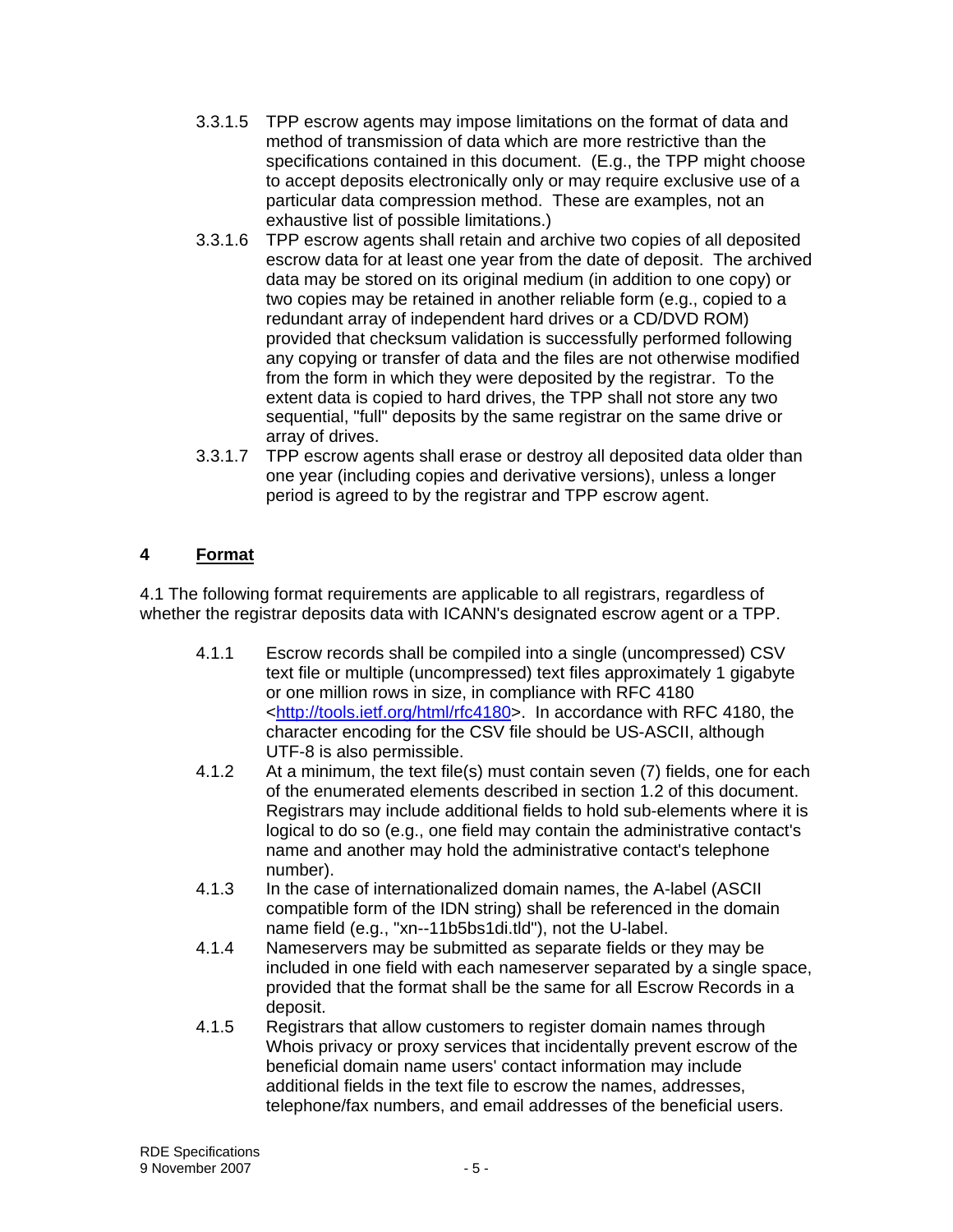Registrars that elect not to deposit such beneficial user information will be not be licensed use of ICANN's registrar data escrow logo.

- 4.1.6 No additional data, other than what is described in the most current version of this document, should be included in an escrow deposit.
- 4.1.7 Registrars shall deposit Escrow Records for every gTLD name (including sponsored TLD names) under their management as registrar, except that registrars may optionally exclude from the deposit any name in an add-grace period on the date of the data file's compilation.
- 4.1.8 The deposited data shall be temporally current, relative to the last deposit date (i.e., no more than six (6) days old for registrars who only make weekly deposits and no more than twenty-three (23) hours old for registrars who make daily deposits).
- 4.1.9 Registrars who use "handles" or other unique identifiers to represent identical contact information may provide two separate data files: one that is populated with the handles for each domain name's contacts, and a second text file in the same general format that provides detailed contact information relative to each handle. The first file must still contain at least the seven fields indicated above for each domain name (although some fields will be populated with only handles) and the second file must include at least the same data for each and every handle.
- 4.1.10 Registrars who do not use handles may populate otherwise redundant fields in an Escrow Record with reference to a completely populated field in the same record. (For example the admin-c field in one record might contain complete data, but if the tech-c is identical, the tech-c field could be populated with "ac" or a similarly unambiguous abbreviation as a cross-reference, instead of redundant data.)
- 4.1.11 Incremental deposits, where required, must include complete Escrow Records for each domain name under the registrar's sponsorship that was not included in the most recent full or incremental deposit (i.e., newly added or transferred-in names). Incremental deposits may incorporate the cross-reference and handle conventions described above and do not need to include Escrow Records for names for which there was merely a change to registration data since the last deposit.
- 4.1.12 The CSV file(s) shall include the respective header in the first row of the (first) file (in the series). If the data is spread across a sequence of multiple files with identical format, only the first file in the sequence should contain the header row.
- 4.1.13 The header shall clearly designate the data contained within the corresponding fields. Field names in the header row shall be composed of the following characters: lower case 'a' through lower case 'z', upper case 'A' through upper case 'Z', decimal digits '0' through '9', the ASCII underscore character ('\_'), and the ASCII hyphen ('-''). Field names must begin with a letter. No other characters are allowed; in particular, embedded spaces, punctuation characters, or other special characters are not allowed.
- 4.1.14 The first field in the header row shall be the domain name (or handle in the handle definition file). Unambiguous abbreviations may be used. Field names referring to the registrant shall be prefixed with the string 'rt-' (e.g., 'rt-fax'); field names referring to the administrative contact shall be prefixed with the string 'ac-' (as in 'ac-name'); field names referring to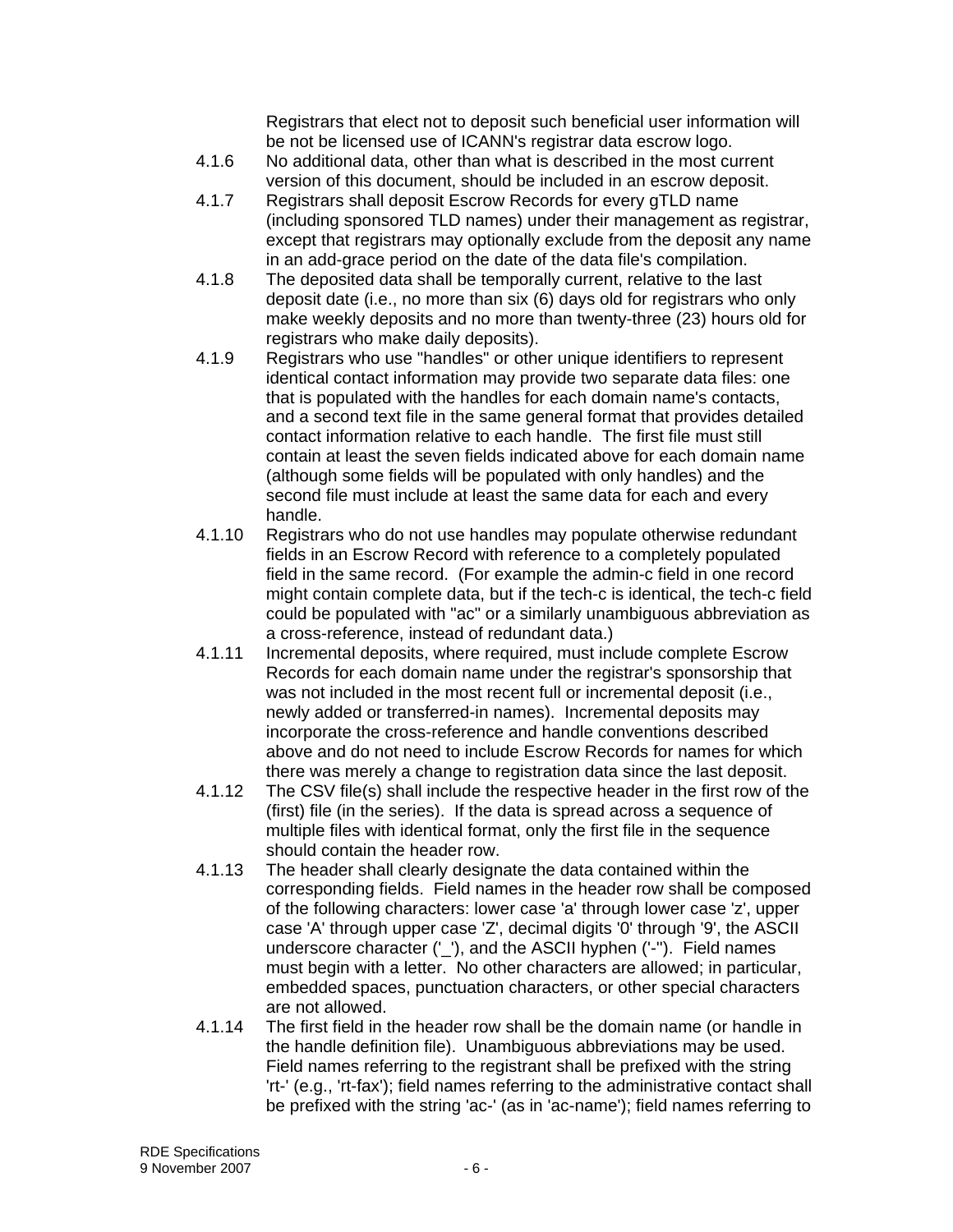the technical contact shall be prefixed with the string 'tc-' (as in 'tccountry'), and field names referring to a billing contact shall be prefixed with 'bc-' (as in 'bc-phone').

- 4.1.15 Registrars shall provide ICANN and their RDE agent with a copy of their header row and a table of any abbreviations used in the header row or in lieu of data as described in section 4.1.10 above.
- 4.1.16 Each record or row following the header shall contain registration details for only one domain name or handle.
- 4.1.17 If the size of a single file exceeds one gigabyte, the file shall be split by the registrar into files approximately one gigabyte or one million rows in size. File splits shall occur only at the end of record boundaries.
- 4.1.18 The registrar shall generate a SHA-1 or SHA-256 hash for each file (after file splitting, if applicable). The hash string(s) shall be submitted in a single, uncompressed text file along with the respective file name(s). The text file with checksums shall be composed of ASCII lines of text. Each line shall consist of the hash value for one file, followed by white space, followed by the name of the file. (This is the format produced by the widely available "sha1sum" utility.) An alternative or replacement hash function or verification method may be specified by ICANN in the future as the technology evolves.
- 4.1.19 The registrar shall compress each file (excluding the hash file) using any one of the following methods:
	- 4.1.19.1 UNIX compress
	- 4.1.19.2 gzip
	- 4.1.19.3 bzip2
	- 4.1.19.4 PKZIP (or compatible .zip)
	- 4.1.19.5 RAR (version 2.0 or older, only)
	- 4.1.19.6 An alternative compression method specified in the future by ICANN as the technology evolves.
- 4.1.20 Compressed files shall be encrypted using the escrow agent's public RDE key for PGP and signed using the registrar's private key for PGP. An alternative or replacement encryption method may be specified by ICANN in the future as the technology evolves.
- 4.1.21 Files shall be named according to the following convention:
	- [IANA ID]\_RDE\_[YYYY-MM-DD]\_[full/inc/hdl/hash]\_[#], where
	- 4.1.21.1 [IANA ID] is replaced with the registrar's IANA ID number;
	- 4.1.21.2 [YYYY-MM-DD] is replaced by the file creation date;
	- 4.1.21.3 [full/inc/hdl/hash] is replaced by "full" if the data represents a full dump, "inc" if the escrowed data represents an incremental deposit, "hdl" if the data includes underlying contact data for each handle, or "hash" in the case of the text file containing the hash string(s);
	- 4.1.21.4 [#] is replaced by the position of the file in the series of files (but not used for the hash file); and
	- 4.1.21.5 a file extension, appropriate to the compression method, is appended.
- 4.1.22 The compressed files and the text file containing the hash string(s) shall be transmitted from the registrar to the escrow agent electronically (via SFTP, SCP, etc.) or by delivery of a physical medium. Acceptable physical media include CD-ROM, DVD-ROM, and USB storage drive. If a physical medium is used, the postmark date (or verifiable date of